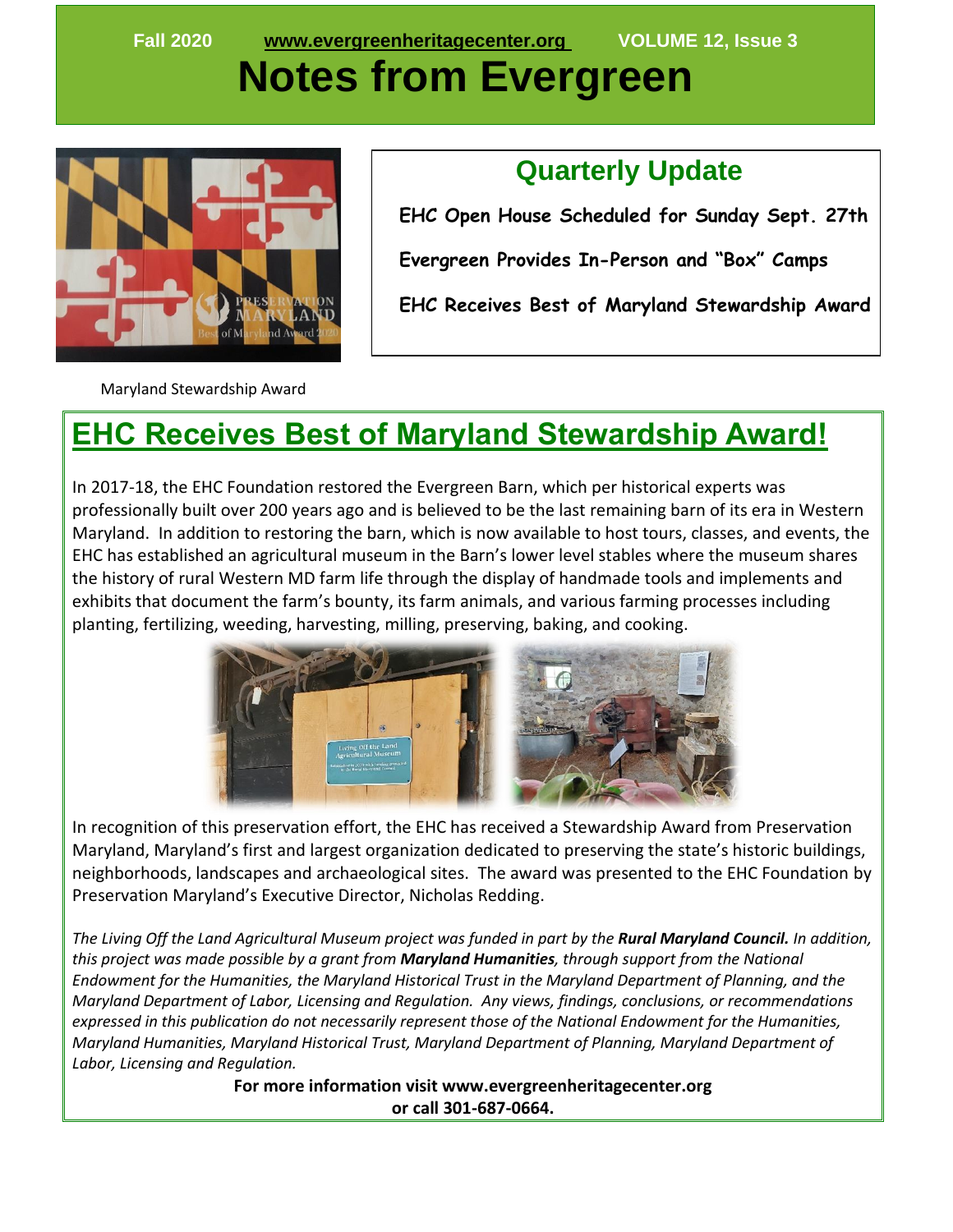#### **Evergreen Provides Both In-Person & Box Summer Camps**

We are pleased to report that we successfully conducted two weeks of in-person camp this summer (one more week than we initially planned), as well as providing four camp-in-a-box offerings. In addition, due to the support of organizations that included American Woodmark, the LaVale Lions, the Mason-Dixon Lions, and the Community Trust Foundation, scholarships were available for any child whose family qualifies for USDA's Free and Reduced Meal Program. Shown below are photos from both our Evergreen Discovery and Nature Safari in-person camps as well as our Art and Science box camp offerings.



*Campers Investigating Worms (left above) and Creating Artwork with Miss Maggie (right above) Science Camp in a Box (left below) and Art Camp in a Box (right below)*

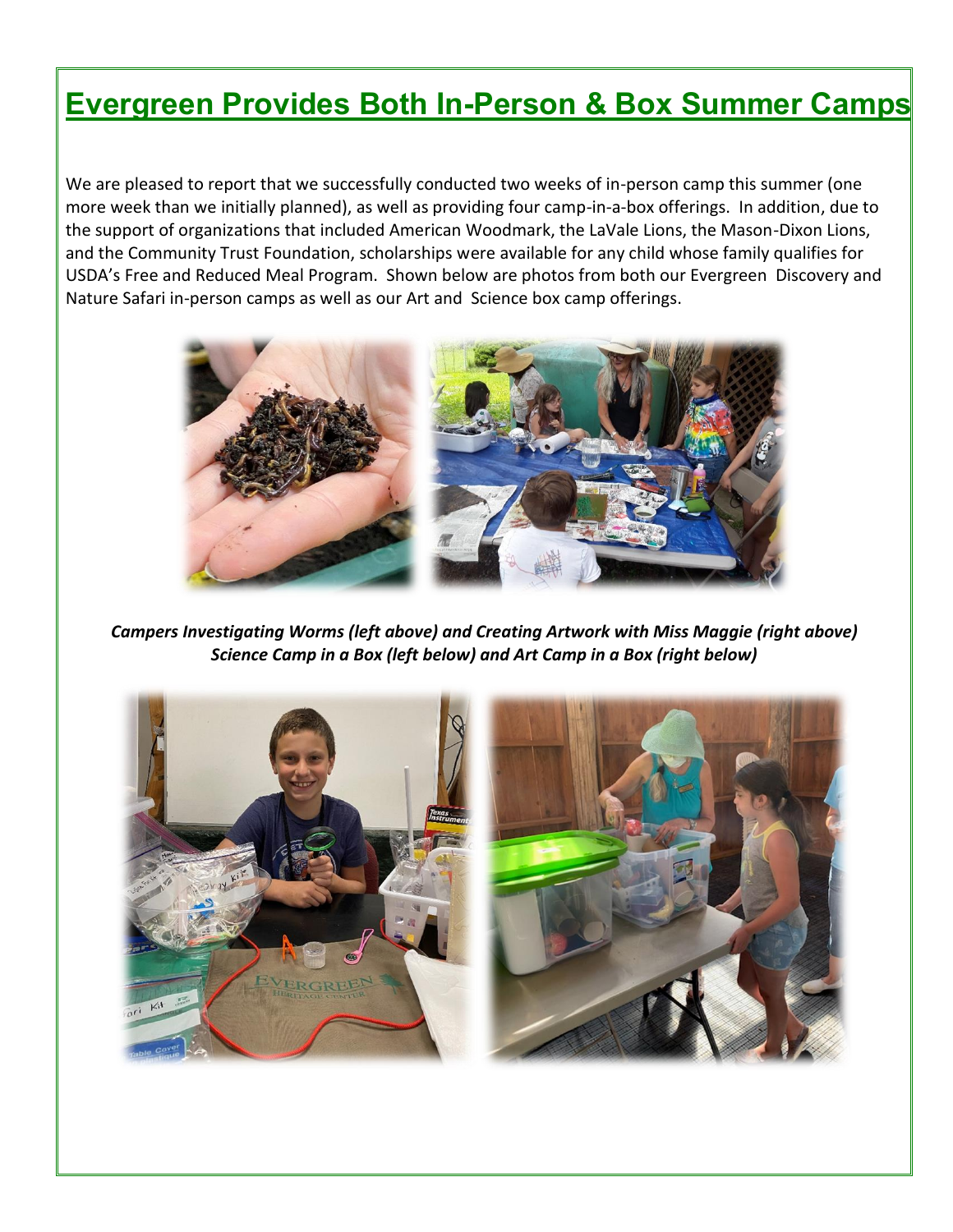## **EHC Autumn Festival to be Held on Sunday Sept. 27th**

On Sunday September 27 from 1pm to 4pm, the Evergreen Heritage Center will be hosting an Autumn Festival to celebrate fall in the outdoors. The Festival will include:

- **Tours of the newly restored Evergreen Barn including its Living Off the Land Agricultural Museum**
- **Tours of the newly updated six bedroom Evergreen House Museum full of antiques and artifacts**
- **Tours of the Evergreen gardens and greenhouses**
- **Make and Take events for families**
	- o **Pickling cucumbers and peppers**
	- o **Rag doll making (for girls and boys)**

All activities will observe social distancing with masks required for any indoor tours. Tours of the house and barn will be conducted hourly. All activities are free and open to the public, however, donations as always are appreciated.



*Above left shows the Evergreen kitchen and above right is the gold stone bedroom*

Please feel free to contact us on 301-687-0664 or [foundation@evergreenheritagecenter.org](mailto:foundation@evergreenheritagecenter.org) for any questions you may have. You may also obtain more information on our Facebook page evergreenheritage or at our website www.evergreenheritagecenter.org.